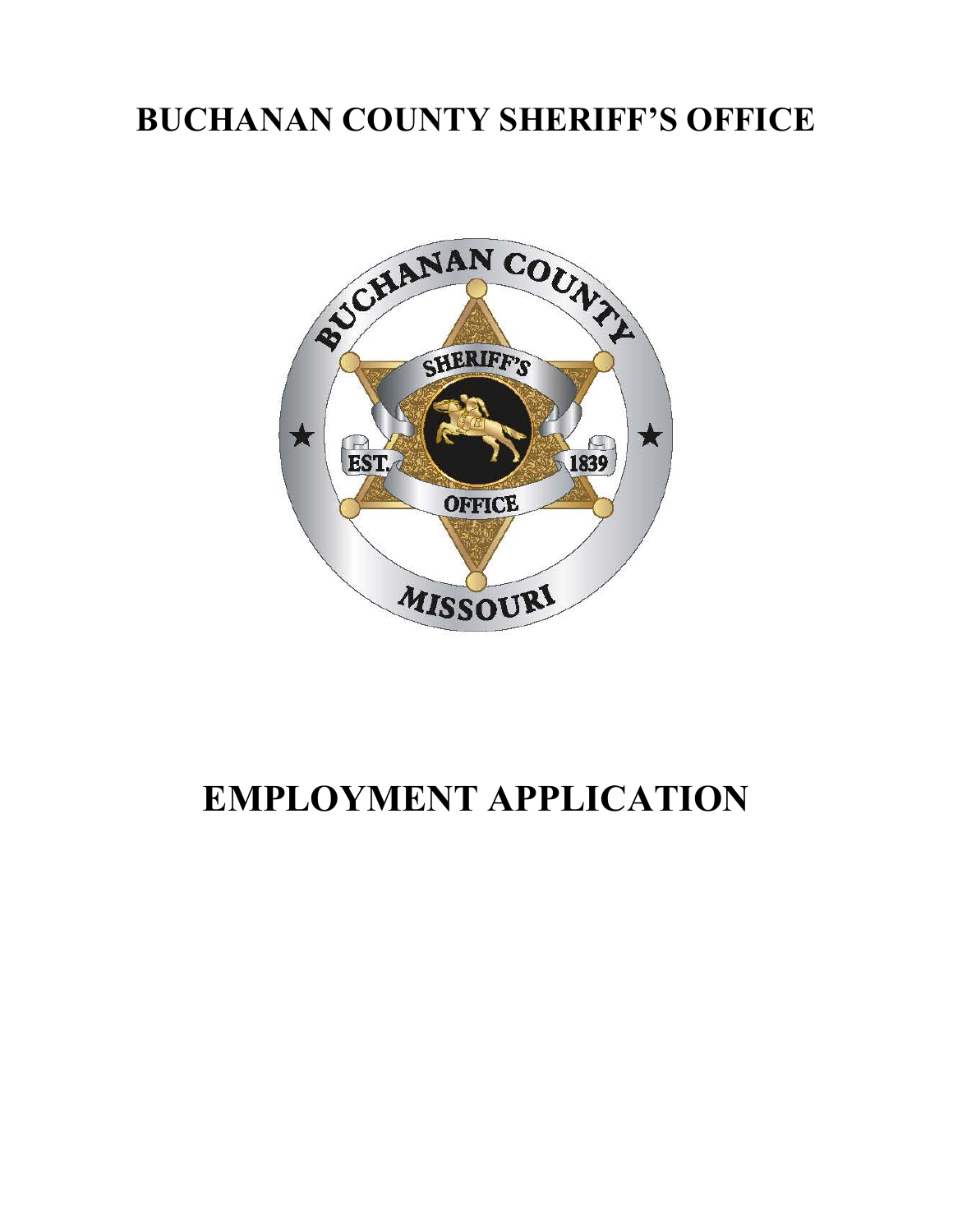Dear Prospective Member of the Buchanan County Sheriff's Office:

The Buchanan County Sheriff's Office seeks to hire only the highest quality individuals to undertake the challenging and rewarding duty assignments within the Buchanan County Sheriff's Office. I encourage you to complete all information requested in the application if you have a desire to become a member of one of the finest law enforcement agencies in Missouri.

The Buchanan County Sheriff's Office is responsible for a jurisdiction which covers approximately 485 square miles. We provide high quality service to the citizens of Buchanan County through: Patrol, Criminal Investigations, Drug Strike Force, Corrections, Court Security, Civil Process and Administration. Within these divisions there are a variety of challenging assignments for both sworn, non-sworn, and civilian personnel.

The minimum standard qualifications for employment are:

- 1. United States Citizenship
- 2. Sworn members must be a minimum of 21 years of age, while other positions must be a minimum of 18 years of age
- 3. No felony or serious misdemeanor convictions must be able to provide testimony in court
- 4. High school diploma/GED
- 5. Good physical and mental condition
- 6. Reside within (45) forty-five minutes of the Law Enforcement Center
- 7. Possess a valid Missouri driver's license

Sworn applicants must have a valid Missouri POST Class A or B license, or have the ability to receive one after attending a POST certified academy.

The hiring process for positions with the Department consists of the following phases. If an individual does not successfully complete a phase the applicant will be disqualified and removed from the hiring process. The phases are:

- Completed application and required documents submitted to the Sheriff's Office
- Initial Panel Interview and Assessment
- Written Examination
- Background Investigation
- Truth verification Examination
- Sheriff's interview offer of employment

The Buchanan County Sheriff's Office provides a full range of benefits; with some additional benefits the member may elect to also utilize. Provided benefits:

- Health Insurance with a provided Health Savings Account (HSA) option
- 13 Paid Holidays
- 20 PTO Days
- LAGERS Retirement Provided
- CERF Retirement Partial
- 457 Deferred Compensation with Match
- Uniforms and Equipment

The Buchanan County Sheriff's Office also offers Academy sponsorship to outstanding individuals with excellent potential to serve the Citizens of Buchanan County.

If you are interested in a challenging and rewarding career in county law enforcement, then you are encouraged to complete this application and start the hiring process.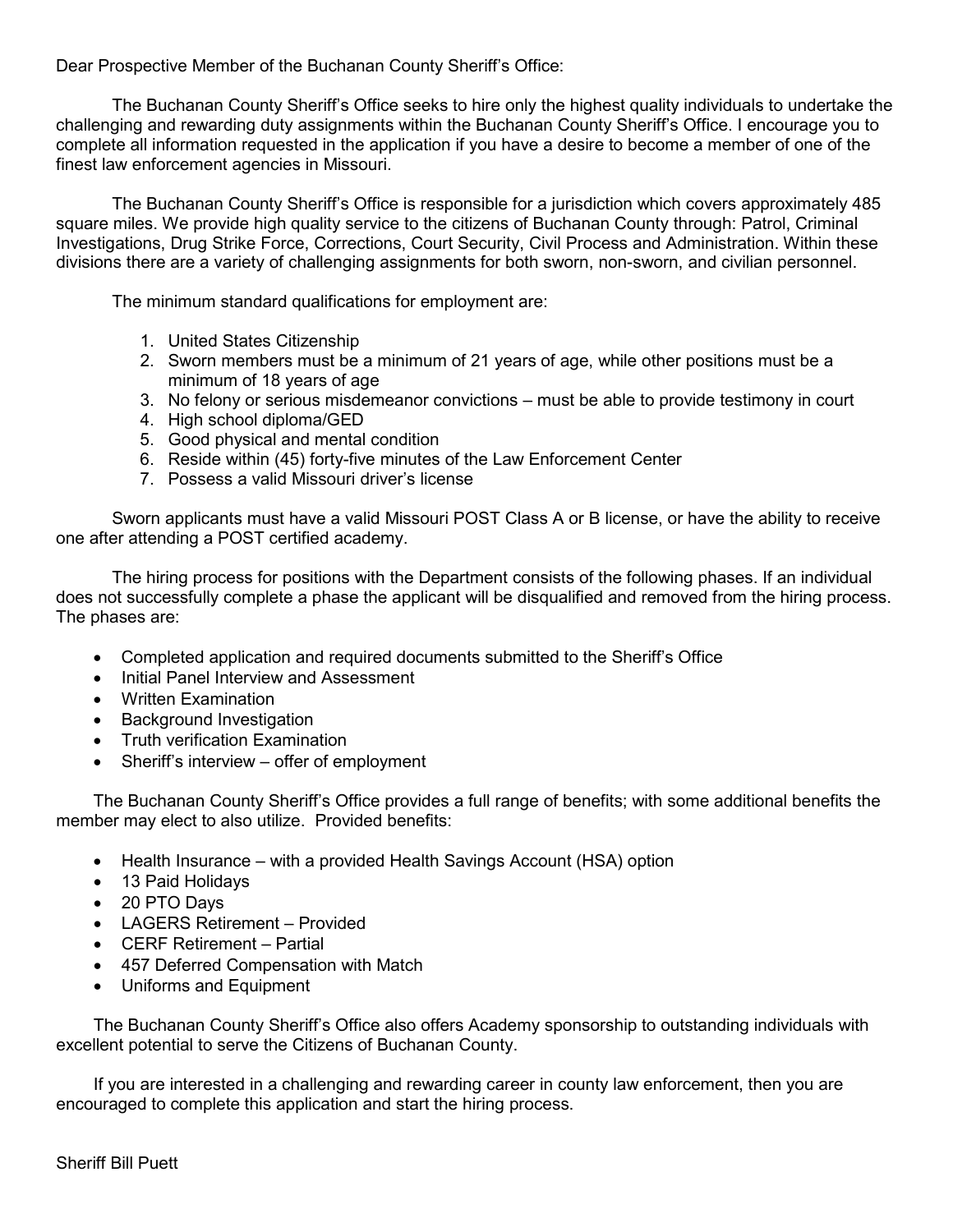| All information must be complete and legible - failure to do so will result in removal from consideration                                                                      |                   |                        |                              |                   |                               |                      |                    |                       |                 |  |
|--------------------------------------------------------------------------------------------------------------------------------------------------------------------------------|-------------------|------------------------|------------------------------|-------------------|-------------------------------|----------------------|--------------------|-----------------------|-----------------|--|
| <b>APPLICANT POSITION</b><br><b>DEPUTY SHERIFF</b><br><b>DETENTION DEPUTY</b><br><b>COOK</b><br><b>ADMINISTRATIVE AIDE</b><br><b>RESERVE DEPUTY</b><br>OTHER:                  |                   |                        |                              |                   |                               |                      |                    |                       |                 |  |
|                                                                                                                                                                                |                   |                        | <b>Applicant Information</b> |                   |                               |                      |                    |                       |                 |  |
| <b>Last Name</b>                                                                                                                                                               |                   | <b>First Name</b>      |                              |                   |                               |                      | <b>Middle Name</b> |                       |                 |  |
| Other name used (Maiden/Nicknames)<br><b>Street Address</b><br>City<br><b>State</b>                                                                                            |                   |                        |                              |                   |                               | Zip                  |                    |                       |                 |  |
| <b>Social Security Number</b>                                                                                                                                                  |                   | Date of Birth          |                              |                   | <b>Drivers License Number</b> |                      |                    |                       | <b>DL State</b> |  |
|                                                                                                                                                                                |                   |                        |                              |                   |                               |                      |                    |                       |                 |  |
| <b>Home Phone</b>                                                                                                                                                              | <b>Cell Phone</b> |                        | <b>Work Phone</b>            |                   |                               | <b>Email address</b> |                    |                       |                 |  |
| <b>Academy Attended</b><br><b>Academy Hours</b>                                                                                                                                |                   |                        |                              |                   |                               |                      |                    |                       |                 |  |
| <b>POST Certified</b><br><b>YES</b>                                                                                                                                            | <b>NO</b>         |                        |                              |                   |                               |                      |                    | <b>Date Completed</b> |                 |  |
| Diploma/Degree                                                                                                                                                                 |                   | <b>School Attended</b> |                              |                   | <b>School Location</b>        |                      |                    | <b>Date Completed</b> |                 |  |
|                                                                                                                                                                                |                   |                        |                              |                   |                               |                      |                    |                       |                 |  |
|                                                                                                                                                                                |                   |                        |                              |                   |                               |                      |                    |                       |                 |  |
|                                                                                                                                                                                |                   |                        |                              |                   |                               |                      |                    |                       |                 |  |
|                                                                                                                                                                                |                   |                        |                              |                   |                               |                      |                    |                       |                 |  |
|                                                                                                                                                                                |                   |                        |                              |                   |                               |                      |                    |                       |                 |  |
| <b>Certification/License</b><br><b>Certificate/License Issuer</b><br><b>Certificate/License Type</b>                                                                           |                   |                        |                              | <b>Expiration</b> |                               |                      |                    |                       |                 |  |
|                                                                                                                                                                                |                   |                        |                              |                   |                               |                      |                    |                       |                 |  |
|                                                                                                                                                                                |                   |                        |                              |                   |                               |                      |                    |                       |                 |  |
| <b>Background Information</b>                                                                                                                                                  |                   |                        |                              |                   |                               |                      |                    |                       |                 |  |
| You must answer each question in this section - failure to answer any question will result in your                                                                             |                   |                        |                              |                   |                               |                      |                    |                       |                 |  |
| disqualification from continuing in the hiring process.                                                                                                                        |                   |                        |                              |                   |                               |                      |                    |                       |                 |  |
| If you answer "yes" to any of the questions 1-8 you must provide a complete explanation in the                                                                                 |                   |                        |                              |                   |                               |                      |                    |                       |                 |  |
| background section of this application to clarify the answer                                                                                                                   |                   |                        |                              |                   |                               |                      |                    |                       |                 |  |
| 1. Have you ever pled guilty, been convicted, been imprisoned, or been on                                                                                                      |                   |                        |                              |                   |                               |                      | <b>YES</b>         | <b>NO</b>             |                 |  |
| probation or parole for any crime classified as a felony?<br>During the last 10 years have you ever pled guilty, been convicted, been<br>2.                                    |                   |                        |                              |                   |                               |                      |                    |                       |                 |  |
| imprisoned, or been on probation or parole for any crime classified as a<br>YES                                                                                                |                   |                        |                              |                   |                               | <b>NO</b>            |                    |                       |                 |  |
| misdemeanor?                                                                                                                                                                   |                   |                        |                              |                   |                               |                      |                    |                       |                 |  |
| 3. Have you ever been convicted by a military court-martial in the last 10                                                                                                     |                   |                        |                              |                   |                               |                      |                    | YES                   | <b>NO</b>       |  |
| years?                                                                                                                                                                         |                   |                        |                              |                   |                               |                      | <b>YES</b>         | <b>NO</b>             |                 |  |
| 4. Are you currently charged with any violation of the law?<br>Have you ever been convicted of any crime of domestic violence?<br>5.                                           |                   |                        |                              |                   |                               |                      |                    |                       | ΝO              |  |
| <b>YES</b><br>6. Have you ever been or are you currently a respondent in any adult abuse                                                                                       |                   |                        |                              |                   |                               |                      |                    |                       |                 |  |
| YES<br><b>NO</b><br>order?                                                                                                                                                     |                   |                        |                              |                   |                               |                      |                    |                       |                 |  |
| <b>YES</b><br>7. During the last 10 years have you been fired from any job for any reason?                                                                                     |                   |                        |                              |                   |                               | ΝO                   |                    |                       |                 |  |
| 8. During the last 10 years did you quit after you were told that you would be<br><b>YES</b><br>ΝO<br>fired, or did you leave any job by mutual agreement because of problems? |                   |                        |                              |                   |                               |                      |                    |                       |                 |  |
| Do you currently have a valid Missouri driver's license?<br><b>YES</b><br>ΝO                                                                                                   |                   |                        |                              |                   |                               |                      |                    |                       |                 |  |
|                                                                                                                                                                                |                   |                        |                              |                   |                               |                      |                    |                       |                 |  |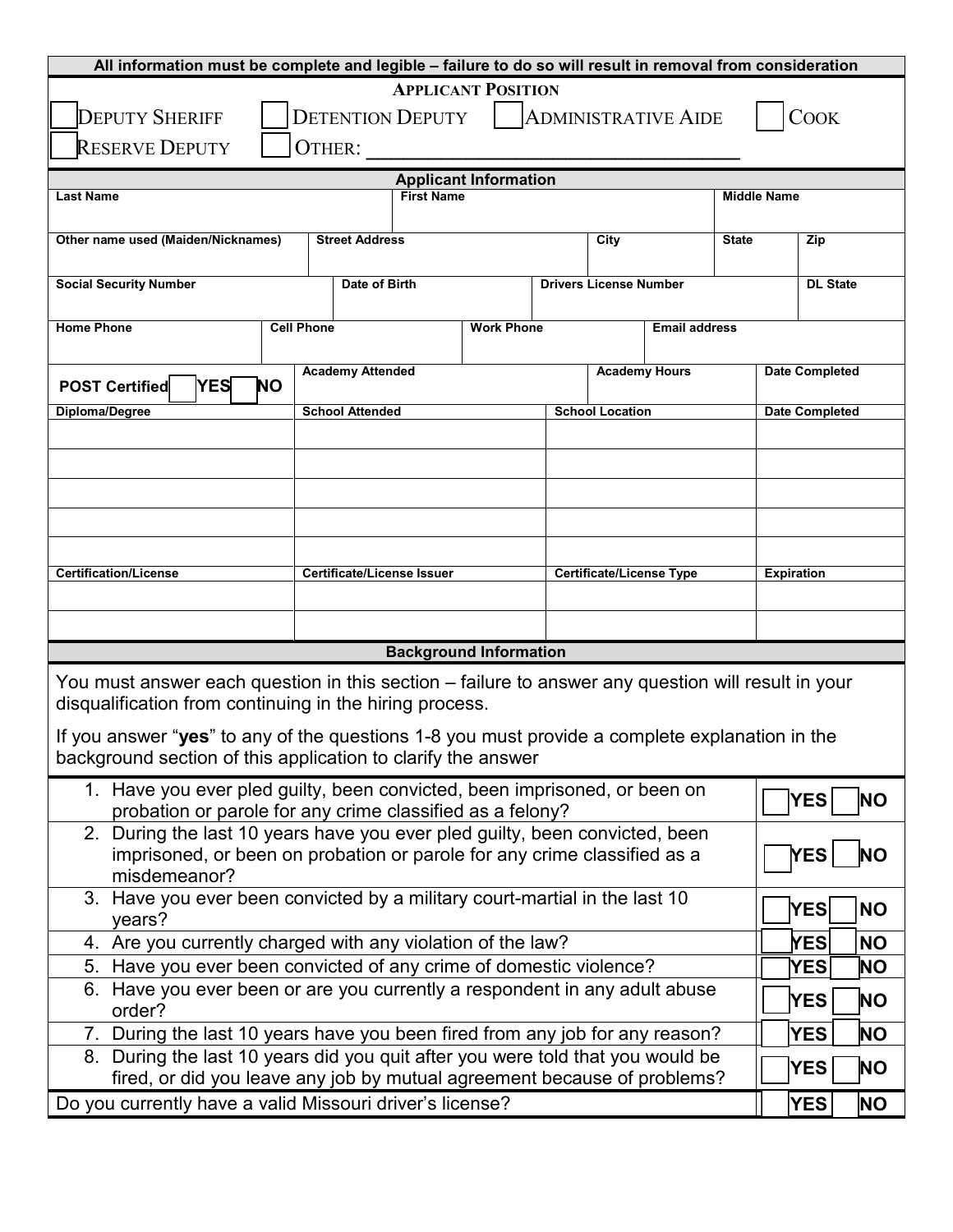| <b>Employment History - Begin with current or most recent</b> |      |                |                   |                        |                                                                                 |                      |                      |  |
|---------------------------------------------------------------|------|----------------|-------------------|------------------------|---------------------------------------------------------------------------------|----------------------|----------------------|--|
| Job Title/Position                                            |      |                |                   | <b>Start Date</b>      |                                                                                 |                      | End Date             |  |
| Employer/Company Name                                         |      |                | Supervisor's Name |                        |                                                                                 |                      | Supervisor's Phone   |  |
| <b>Employer/Company Address</b><br>City                       |      |                | State             | <b>Starting Salary</b> |                                                                                 | <b>Ending Salary</b> |                      |  |
| Reason for Leaving                                            |      |                |                   |                        | Have you had any job actions while employed?                                    |                      |                      |  |
|                                                               |      | Yes            |                   |                        | No Reason: ____________________                                                 |                      |                      |  |
| Job Title/Position                                            |      |                |                   |                        | <b>Start Date</b>                                                               |                      | End Date             |  |
| Employer/Company Name                                         |      |                |                   | Supervisor's Name      |                                                                                 |                      | Supervisor's Phone   |  |
| <b>Employer/Company Address</b>                               | City |                |                   | State                  | <b>Starting Salary</b>                                                          |                      | <b>Ending Salary</b> |  |
| Reason for Leaving                                            |      | $\mathsf{Yes}$ |                   |                        | Have you had any job actions while employed?<br>No Reason: __________________   |                      |                      |  |
| Job Title/Position                                            |      |                |                   |                        | <b>Start Date</b>                                                               |                      | End Date             |  |
| Employer/Company Name                                         |      |                |                   | Supervisor's Name      |                                                                                 |                      | Supervisor's Phone   |  |
| <b>Employer/Company Address</b>                               | City |                |                   | State                  | <b>Starting Salary</b>                                                          |                      | <b>Ending Salary</b> |  |
| Reason for Leaving                                            |      | Yes            |                   |                        | Have you had any job actions while employed?<br>No Reason: ___________________  |                      |                      |  |
| Job Title/Position                                            |      |                |                   |                        | <b>Start Date</b>                                                               |                      | End Date             |  |
|                                                               |      |                |                   |                        |                                                                                 |                      |                      |  |
| Employer/Company Name                                         |      |                | Supervisor's Name |                        |                                                                                 |                      | Supervisor's Phone   |  |
| <b>Employer/Company Address</b>                               | City |                |                   | State                  | <b>Starting Salary</b>                                                          |                      | <b>Ending Salary</b> |  |
| Reason for Leaving                                            |      |                |                   |                        | Have you had any job actions while employed?                                    |                      |                      |  |
|                                                               |      |                |                   |                        |                                                                                 |                      |                      |  |
| Job Title/Position                                            |      |                |                   |                        | <b>Start Date</b>                                                               |                      | End Date             |  |
| Employer/Company Name                                         |      |                | Supervisor's Name |                        |                                                                                 |                      | Supervisor's Phone   |  |
| <b>Employer/Company Address</b>                               | City |                |                   | State                  | <b>Starting Salary</b>                                                          |                      | <b>Ending Salary</b> |  |
| Reason for Leaving                                            |      | Yes            |                   | No Reason: ______      | Have you had any job actions while employed?                                    |                      |                      |  |
| Job Title/Position                                            |      |                |                   |                        | <b>Start Date</b>                                                               |                      | End Date             |  |
|                                                               |      |                |                   |                        |                                                                                 |                      |                      |  |
| Employer/Company Name                                         |      |                | Supervisor's Name |                        |                                                                                 |                      | Supervisor's Phone   |  |
| <b>Employer/Company Address</b>                               | City |                |                   | State                  | <b>Starting Salary</b>                                                          |                      | <b>Ending Salary</b> |  |
| Reason for Leaving                                            |      | Yes            |                   |                        | Have you had any job actions while employed?<br>No Reason: ____________________ |                      |                      |  |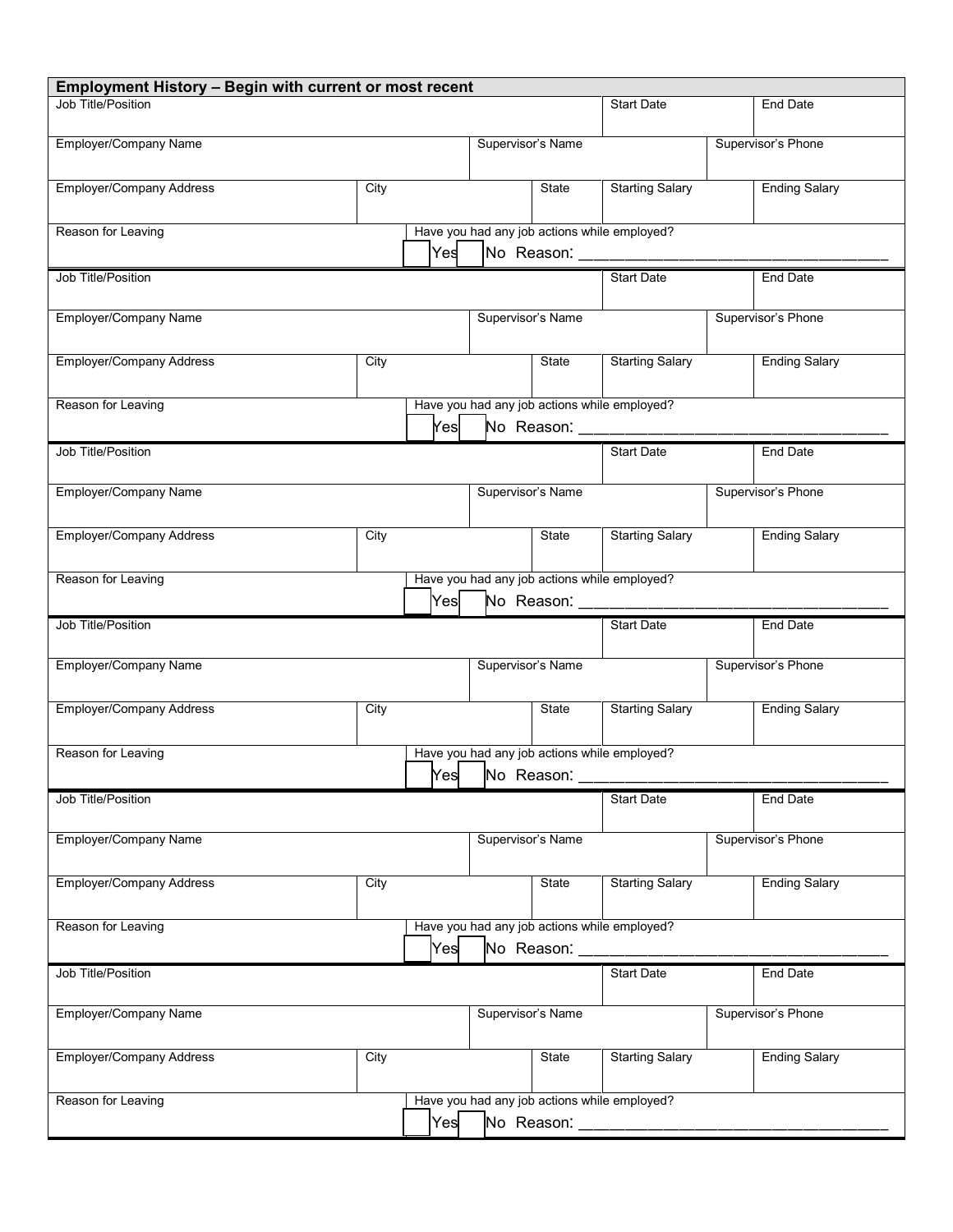| <b>Employment History - Continued</b> |      |     |                   |                      |                                              |                      |
|---------------------------------------|------|-----|-------------------|----------------------|----------------------------------------------|----------------------|
| Job Title/Position                    |      |     |                   |                      | <b>Start Date</b>                            | End Date             |
| Employer/Company Name                 |      |     | Supervisor's Name |                      |                                              | Supervisor's Phone   |
| <b>Employer/Company Address</b>       | City |     |                   | State                | <b>Starting Salary</b>                       | <b>Ending Salary</b> |
| Reason for Leaving                    |      | Yes |                   |                      | Have you had any job actions while employed? |                      |
|                                       |      |     |                   |                      | No Reason: ____________                      |                      |
| Job Title/Position                    |      |     |                   |                      | <b>Start Date</b>                            | <b>End Date</b>      |
| Employer/Company Name                 |      |     | Supervisor's Name |                      |                                              | Supervisor's Phone   |
| <b>Employer/Company Address</b>       | City |     |                   | State                | <b>Starting Salary</b>                       | <b>Ending Salary</b> |
| Reason for Leaving                    |      | Yes |                   | No Reason: _________ | Have you had any job actions while employed? |                      |
| Job Title/Position                    |      |     |                   |                      | <b>Start Date</b>                            | End Date             |
|                                       |      |     |                   |                      |                                              |                      |
| Employer/Company Name                 |      |     | Supervisor's Name |                      |                                              | Supervisor's Phone   |
| <b>Employer/Company Address</b>       | City |     |                   | State                | <b>Starting Salary</b>                       | <b>Ending Salary</b> |
| Reason for Leaving                    |      |     |                   |                      | Have you had any job actions while employed? |                      |
|                                       |      | Yes |                   |                      | No Reason: __________________                |                      |
|                                       |      |     |                   |                      |                                              |                      |
|                                       |      |     |                   |                      |                                              |                      |
| Job Title/Position                    |      |     |                   |                      | <b>Start Date</b>                            | End Date             |
| Employer/Company Name                 |      |     | Supervisor's Name |                      |                                              | Supervisor's Phone   |
| <b>Employer/Company Address</b>       | City |     |                   | State                | <b>Starting Salary</b>                       | <b>Ending Salary</b> |
| Reason for Leaving                    |      |     |                   |                      | Have you had any job actions while employed? |                      |
|                                       |      |     | Yes No Reason:    |                      |                                              |                      |
| Job Title/Position                    |      |     |                   |                      | <b>Start Date</b>                            | <b>End Date</b>      |
|                                       |      |     |                   |                      |                                              |                      |
| Employer/Company Name                 |      |     | Supervisor's Name |                      |                                              | Supervisor's Phone   |
| <b>Employer/Company Address</b>       | City |     |                   | State                | <b>Starting Salary</b>                       | <b>Ending Salary</b> |
|                                       |      |     |                   |                      |                                              |                      |
| Reason for Leaving                    |      | Yes |                   |                      | Have you had any job actions while employed? |                      |
| Job Title/Position                    |      |     |                   | No Reason: _________ | <b>Start Date</b>                            | End Date             |
| Employer/Company Name                 |      |     | Supervisor's Name |                      |                                              | Supervisor's Phone   |
|                                       |      |     |                   |                      |                                              |                      |
| <b>Employer/Company Address</b>       | City |     |                   | State                | <b>Starting Salary</b>                       | <b>Ending Salary</b> |
| Reason for Leaving                    |      |     |                   |                      | Have you had any job actions while employed? |                      |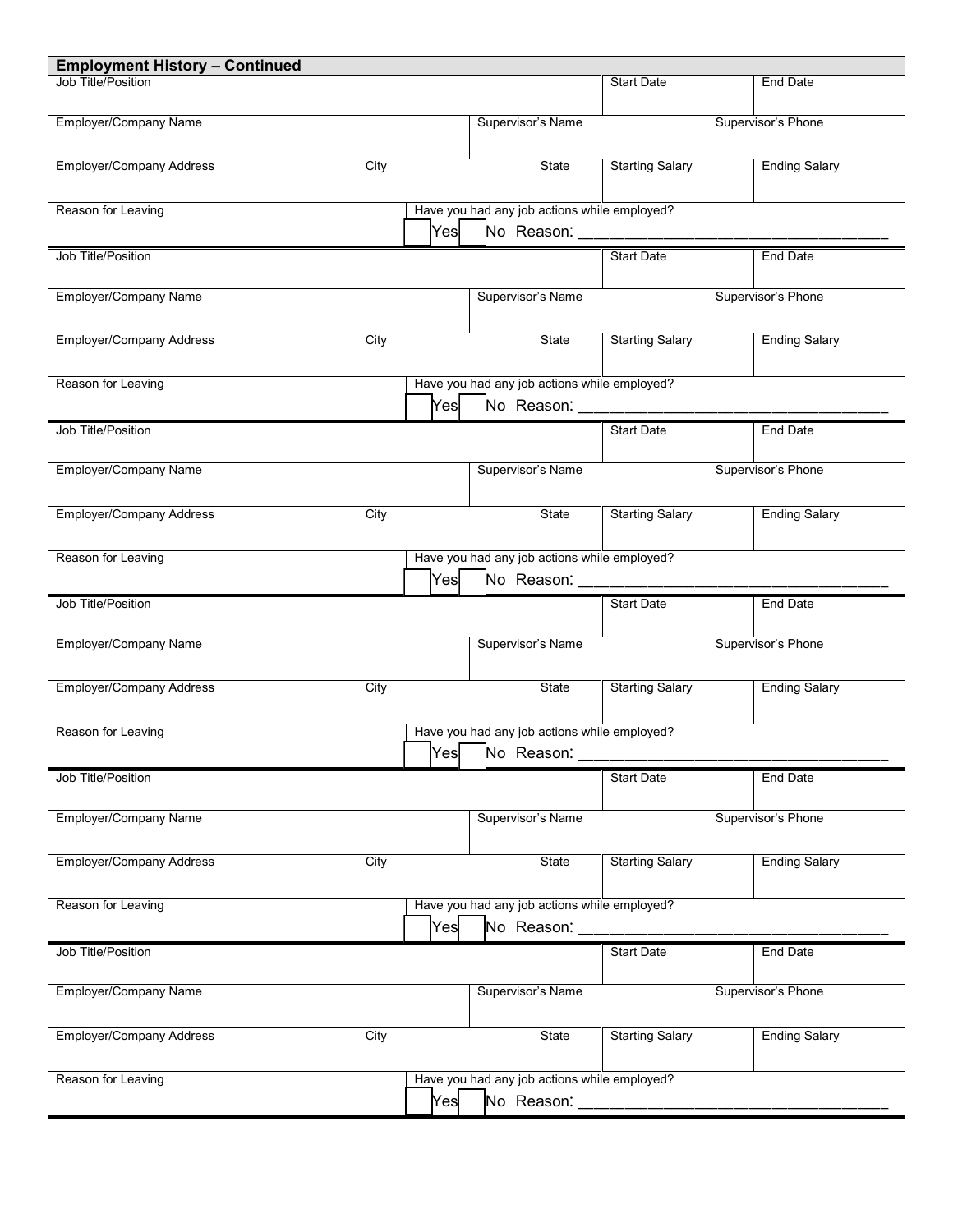| <b>Background Information</b>                                                                                                                                                                                                                                                  |
|--------------------------------------------------------------------------------------------------------------------------------------------------------------------------------------------------------------------------------------------------------------------------------|
| Please discuss any background issues; 1. "Yes" answers in the background questions 1-8, 2. Issues with prior<br>employment, 3. Contacts with law enforcement, or 4. Any other background issues that the Sheriff's Office should know<br>for consideration of your employment. |
| Any failures to disclose relevant information will result in disqualification and removal from the hiring process                                                                                                                                                              |
| 1.                                                                                                                                                                                                                                                                             |
|                                                                                                                                                                                                                                                                                |
|                                                                                                                                                                                                                                                                                |
|                                                                                                                                                                                                                                                                                |
|                                                                                                                                                                                                                                                                                |
|                                                                                                                                                                                                                                                                                |
| 2.                                                                                                                                                                                                                                                                             |
|                                                                                                                                                                                                                                                                                |
|                                                                                                                                                                                                                                                                                |
|                                                                                                                                                                                                                                                                                |
|                                                                                                                                                                                                                                                                                |
|                                                                                                                                                                                                                                                                                |
| 3.                                                                                                                                                                                                                                                                             |
|                                                                                                                                                                                                                                                                                |
|                                                                                                                                                                                                                                                                                |
|                                                                                                                                                                                                                                                                                |
|                                                                                                                                                                                                                                                                                |
|                                                                                                                                                                                                                                                                                |
|                                                                                                                                                                                                                                                                                |
| 4.                                                                                                                                                                                                                                                                             |
|                                                                                                                                                                                                                                                                                |
|                                                                                                                                                                                                                                                                                |
|                                                                                                                                                                                                                                                                                |
|                                                                                                                                                                                                                                                                                |
|                                                                                                                                                                                                                                                                                |
| 5.                                                                                                                                                                                                                                                                             |
|                                                                                                                                                                                                                                                                                |
|                                                                                                                                                                                                                                                                                |
|                                                                                                                                                                                                                                                                                |
|                                                                                                                                                                                                                                                                                |
|                                                                                                                                                                                                                                                                                |
| $\overline{6}$ .                                                                                                                                                                                                                                                               |
|                                                                                                                                                                                                                                                                                |
|                                                                                                                                                                                                                                                                                |
|                                                                                                                                                                                                                                                                                |
|                                                                                                                                                                                                                                                                                |
|                                                                                                                                                                                                                                                                                |
|                                                                                                                                                                                                                                                                                |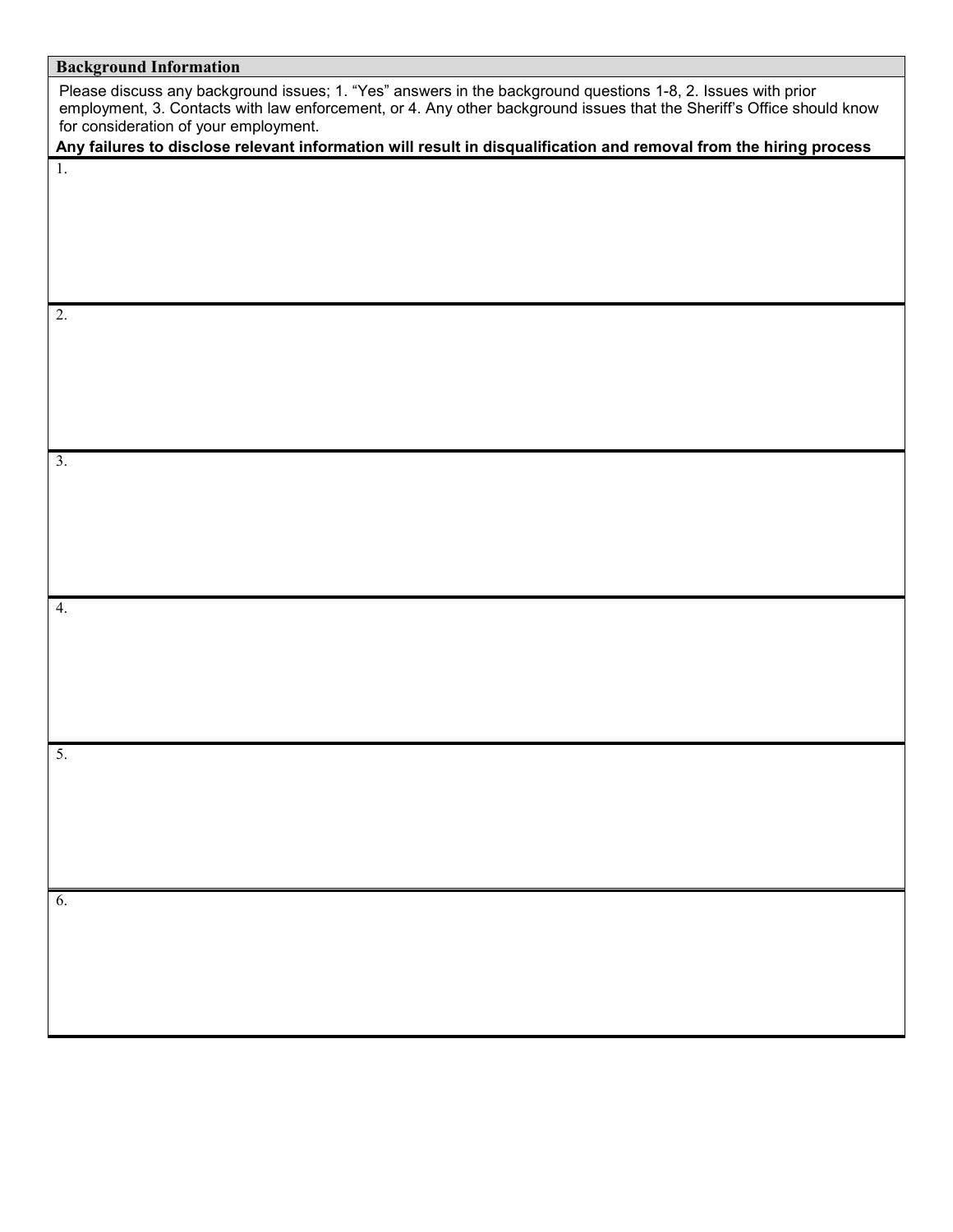| <b>Background Information - Continued</b> |  |
|-------------------------------------------|--|
| 7.                                        |  |
|                                           |  |
|                                           |  |
|                                           |  |
|                                           |  |
| $\boldsymbol{8}.$                         |  |
|                                           |  |
|                                           |  |
|                                           |  |
|                                           |  |
| 9.                                        |  |
|                                           |  |
|                                           |  |
|                                           |  |
|                                           |  |
| $10.$                                     |  |
|                                           |  |
|                                           |  |
|                                           |  |
|                                           |  |
| 11.                                       |  |
|                                           |  |
|                                           |  |
|                                           |  |
|                                           |  |
|                                           |  |
| 12.                                       |  |
|                                           |  |
|                                           |  |
|                                           |  |
|                                           |  |
| 13.                                       |  |
|                                           |  |
|                                           |  |
|                                           |  |
|                                           |  |
| 14.                                       |  |
|                                           |  |
|                                           |  |
|                                           |  |
|                                           |  |
|                                           |  |